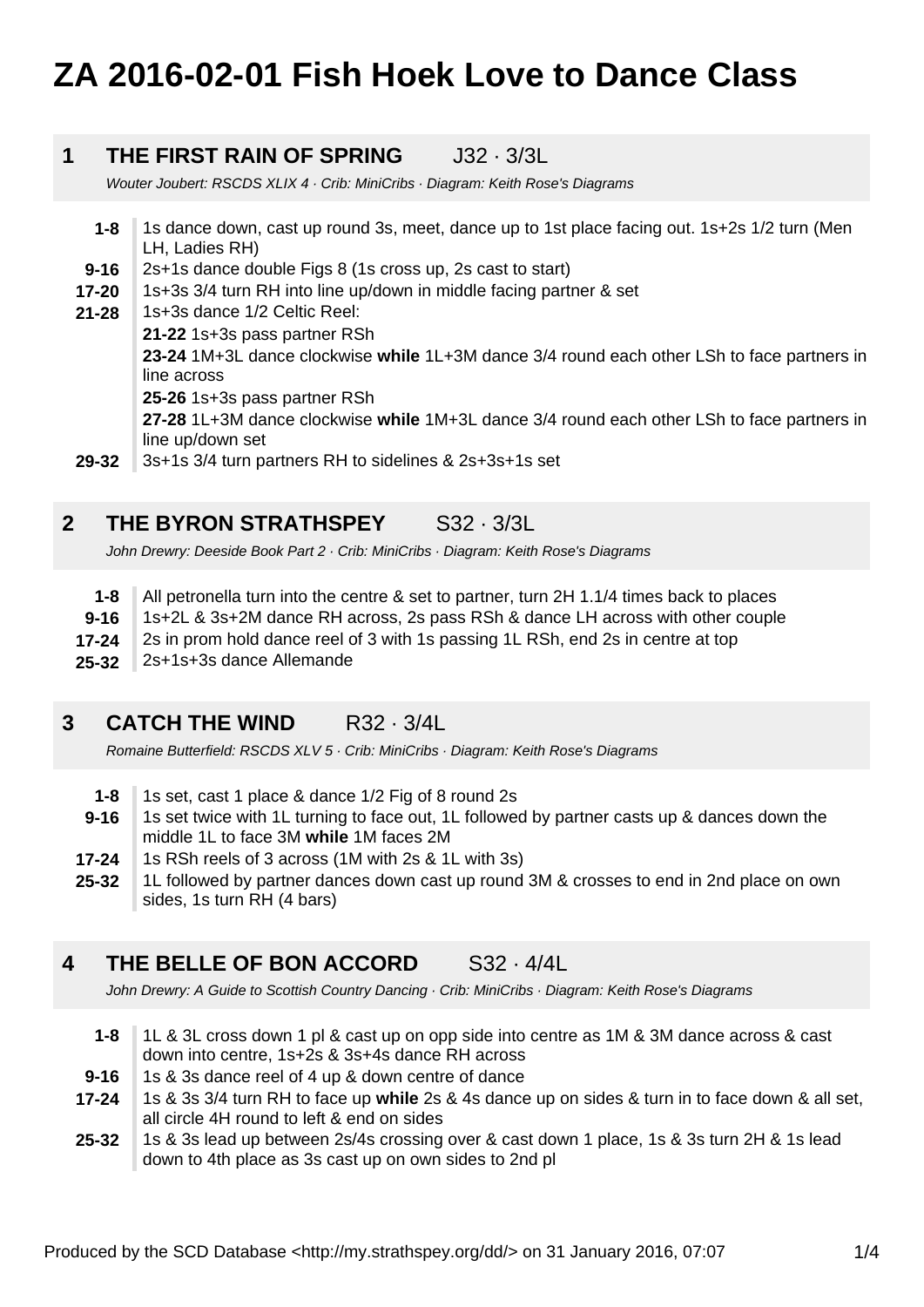### **5 THE LUCKENBOOTH BROOCH** J32 · 3/4L

John Bowie Dickson: Reels and Wheels (CD booklet) · Crib: MiniCribs · Diagram: Keith Rose's Diagrams

- **1-8** 1s in prom hold (Lady on Man's left) dance reel of 3 with 2s (RSh to 2M) & end facing 3M
- **9-16** 1s dance reel with 3s (RSh to 3M) ending with 1s dancing across to Men's side
- **17-24** 1M casts up & 1L dn into centre & dance out Ladies side, 1M cast up & 1L dn to end 1M b'tw'n 2s facing dn & 1L+3s face up as 2s+3s dance R&L
- **25-32** 2s+1s+3s set twice, 1s turn RH 1.3/4 times to 2nd places

### **6 THE DREAM CATCHER** S96 · 4S

Eileen Orr: RSCDS XLV 9 · Crib: MiniCribs · Diagram: Keith Rose's Diagrams

- **1-8** All circle 8H round & back
- **9-16** 1s+3s dance the Swirl: Turn partner RH into Allemande hold & dance LSh round other couple 1/2 way, dance LH across & swirl to face side couples (BtoB with ptnr & Lady facing Man)
- **17-24** All dance reels of 4 across
- **25-32** All set & dancing couples dance out between side couples, cross & cast to change places RH with partner back into places
- **33-40** All set & advance with partners, retire diagonally with corners & set
- **41-48** 1L+4M dance R&L with 3L+2M (on diagonal)
- **49-56** 1M+2L dance R&L with 3M+4L (other diagonal)
- **57-64** All set with corners, Adv+Ret with partners & set
- **65-88** 2s & 4s repeat bars 9-32
- **89-96** All circle 8H round & back

### **7 THE PIPER AND THE PENGUIN R88 · 4S**

Roy Goldring: The Scotia Suite of Scottish Country Dances · Crib: MiniCribs · Diagram: Keith Rose's Diagrams

- **1-8** Ladies dance RSh round their corners, dance RH across ending in centre
- **9-16** Ladies dance LSh round their partners, dance LH across & back to places
- **17-24** Men dance RSh round their partners, dance RH across ending in centre
- **25-32** Men dance LSh round corners, dance LH across & back to places
- **33-40** 1s & 3s turn partners RH 1.1/4 times, Men followed by partners dance out between side couples & back to places (1M thru 4s & 3M thru 2s)
- **41-48** 1s+3s dance R&L
- **49-64** 2s+4s repeat bars 33-48
- **65-72** Ladies dance in turning right about to dance out, cast clockwise to opposite Lady's place
- **73-80** Men dance in turning left about to dance out, cast anticlockwise to opposite places
- **81-88** All turn partners RH 1.1/4 times into prom hold, Promenade anticlockwise 1/2 way round to original places

## **REFRESHMENT BREAK**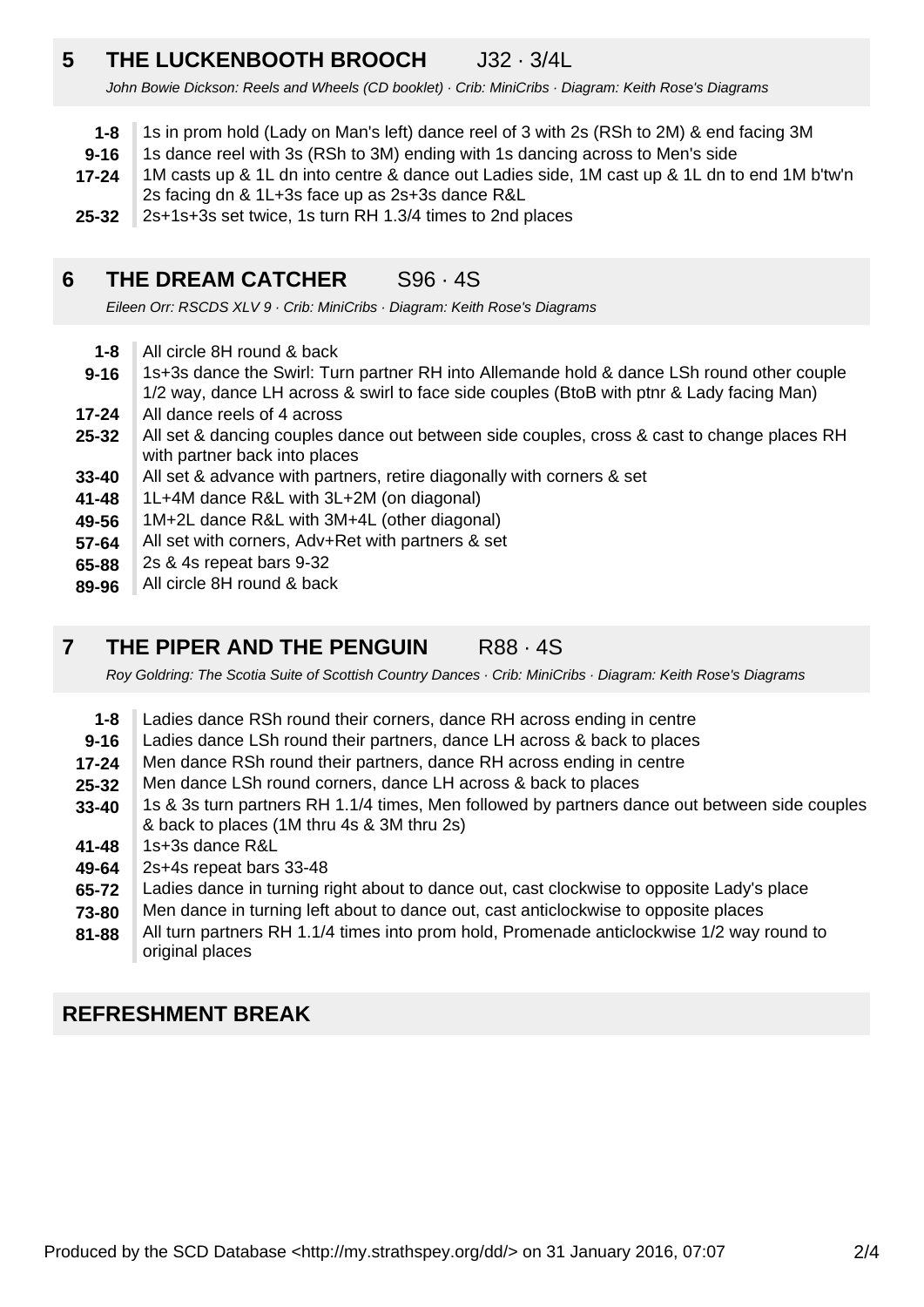### **8 THE CRANBERRY TART** J32 · 3/4L

Terry Glasspool: Dances from the Seven Year Itch · Crib: MiniCribs · Diagram: Keith Rose's Diagrams

- **1-8** 1M sets & casts 1 place, sets & petronella turns between 3s facing up **while** 1L stands for 2 bars then sets, casts 1 place & sets
- **9-16** 1M sets in line with 3s & all 3 Adv+Ret then 1M advances to partner **while** 1L petronella turns between 2s & sets in line with 2s then all 3 Adv+Ret
- **17-24** 1L followed by partner dances reel of 3 across with 2s (RSh to 2L) to end in 2nd place own sides
- **25-32** 1s dance RSh reels of 3 on sides giving RSh to 3s

#### **9 CHASED LOVERS** J32 · 3/4L

Tim Wilson: World Wide Weavings · Crib: Eric Ferguson's SCD Cribs · Diagram: Keith Rose's Diagrams

- **1--** 1c set | cross down no hands (2c up) ; cast behind 3c and up the midline, W in front of P
- **9--** 2M + 1W (1M following) + 3W Lsh diag Reel3, at end 1c pivot R to face down. 1M in front
- **17--** 2W+1M (1W following) +3M Rsh Diag. Reel3, 1c finish facing 1cnr
- **25--** 1c+1cnrs Cnrs Pass and Turn, pass Rsh ; 1c+2cnrs Cnrs Pass and Turn, 1c crossing to (2,1,3)

#### **10 NEVER AT SEA** R48 · 6/6L

J C Haddow · Crib: MiniCribs · Diagram: Keith Rose's Diagrams

4s & 5s & 6s start on opp sides

- **1-8** 1s cross RH & cast to 2nd place, cross LH & cast to 3rd place **while** 6s cross RH & cast to 5th place, cross LH & cast to 4th place
- **9-16** 1M+6L Prom hold dance reel of 3 with 4s (pass 4M LSh to start) **while** 6M+1L dance reel of 3 with 3s (pass 3M LSh) end 1s in 3rd place side by side facing up & 6s in 4th place facing down ready for:..
- **17-24** 1s & 6s dance reflection reels on sides dancing up/down between 3s/4s to start
- **25-32** 1s+6s dance R&L ending with 1s facing up & 6s facing down
- **33-36** End couples cross RH **while** cple in 2nd+3rd pl also cple in 4th+5th pl dance 1/2 RH across & all (1st+2ndpl, 3rd+4thpl, 5th+6thpl) change pl LH on side
- **37-40** Repeat bars 33-36
- **40-44** Repeat bars 33-36
- **45-48** All turn partners RH 5 4 6(1)(3)(2)

Dance 3 times to end  $6\ 5\ 4(3)(2)(1)$  or 6 times to end 1 2 3(4  $)(5)(6)$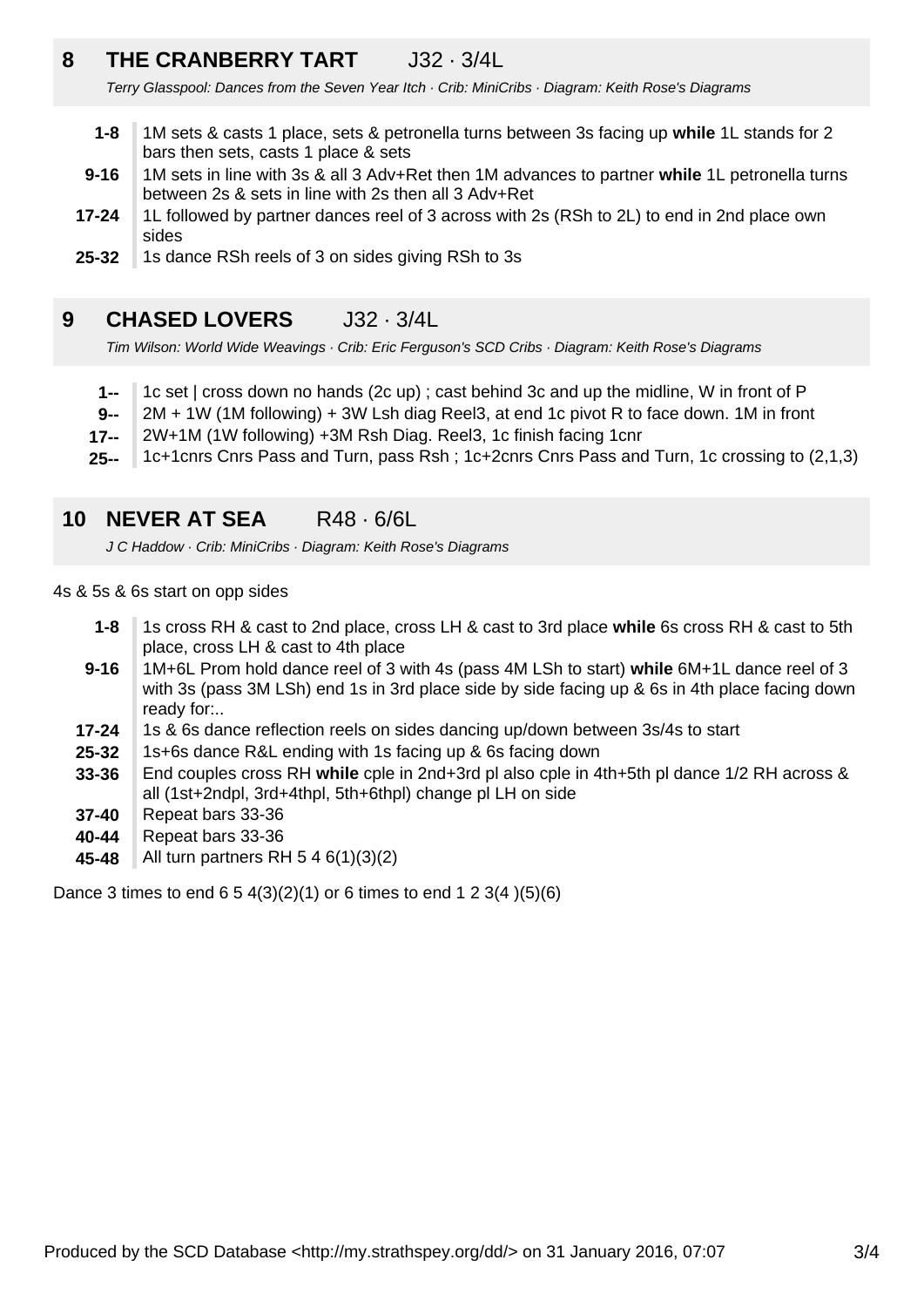### **11 LAND OF THE HEATHER HILLS** S32 · 4/4L

Barry Priddey: Capercaillie Book · Crib: MiniCribs · Diagram: Keith Rose's Diagrams

### 3s & 4s start on opp sides

- **1-8** 1s & 4s set, 1L followed by partner cast to dance Fig of 8 on Ladies side round 2L+3M & end diagonally facing 2M (partner behind her) **while** 4L followed by partner cast to dance Fig of 8 round 3L+2M & ends diagonally facing 3M (2s & 3s step up/down on bars 7-8)
- **9-16** 1s+4s dance 1/2 diagonal Alternating Tandem reel of 4 with 1st corners, 1s+4s pass LSh (1/2 turning other partner LH) & dance a 1/2 Alternating Tandem reel of 4 with 2nd corners & end passing LSh (1/2 turning other partner) & face 1st corners
- **17-24** 1s+4s repeat above reels, pass LSh & 1/2 turn other partner to end singly on opposite sides (from which they started) order 2 (1) 4 (3)
- **25-32** All dance 1/2 reels of 4 on sides, 1s+4s do not pass LSh but turn 2H to (3)(1) 4 2, all set & cross RH

### **12 GYPSY DREAMS** S32 · 2/4L

Terry Glasspool: An Itch to Dance · Crib: MiniCribs · Diagram: Keith Rose's Diagrams

**25-32 17-24 9-16 1-8** 1s cross RH & 1/2 turn 2s LH on sides, 2s+1s chase anticl'wise 1 pl & 3/4 turn ptnrs LH into centre to a line of 4 across (Ladies BtoB facing ptnrs) All dance Gypsy Poussette : Box setting: **9** All set to the right turning 1/4 turn to right **10** All set to the left (facing away from partner) & 1/4 turn to right **11** All set to the right (facing partner, Men pass BtoB) & 1/4 turn to right **12** All set to the left (facing away from partner & passing BtoB) & no turn, partners now facing away from each other (but not lined up back to back) Gypsy turn: **13-14** All cast to right & dance around partners 1/2 way to face partners **15-16** All 3/4 turn partners 2H into a line across, Men back to back in middle 1s+2s dance reel of 4 across ending in prom hold, 2s facing down & 1s facing up (Men with partner on their right) 1s+2s wheel round anticlockwise 1/4 way to dance the Tournee : 1s+2s dance into prom hold (Men with prtnr on right, 1s face M's side & 2s L's side), couples 1/2 wheel anticl'wise & Men turn Ladies into middle, both couples turn 1.1/2 times (2s RH, 1s LH) & dance out to places

### **13 MAIRI'S WEDDING** R40 · 3/4L

James B Cosh: Twenty Two SCD · Crib: MiniCribs · Diagram: Keith Rose's Diagrams

- **1-8** 1s turn RH & cast to 2nd place, 1s turn LH to face 1st corners
- **9-16** 1s dance 1/2 diagonal reel of 4 with 1st corners, 1s dance 1/2 diagonal reel with 2nd corners
- **17-24** 1s dance 1/2 diagonal reel with 3rd corner (pstns), 1/2 diagonal reel with 4th corner (pstns)
- **25-32** 1s dance reel of 3 across (Lady with 2s, Man with 3s - LSh to 1st corner)
- **33-40** 2s+1s+3s circle 6H round & back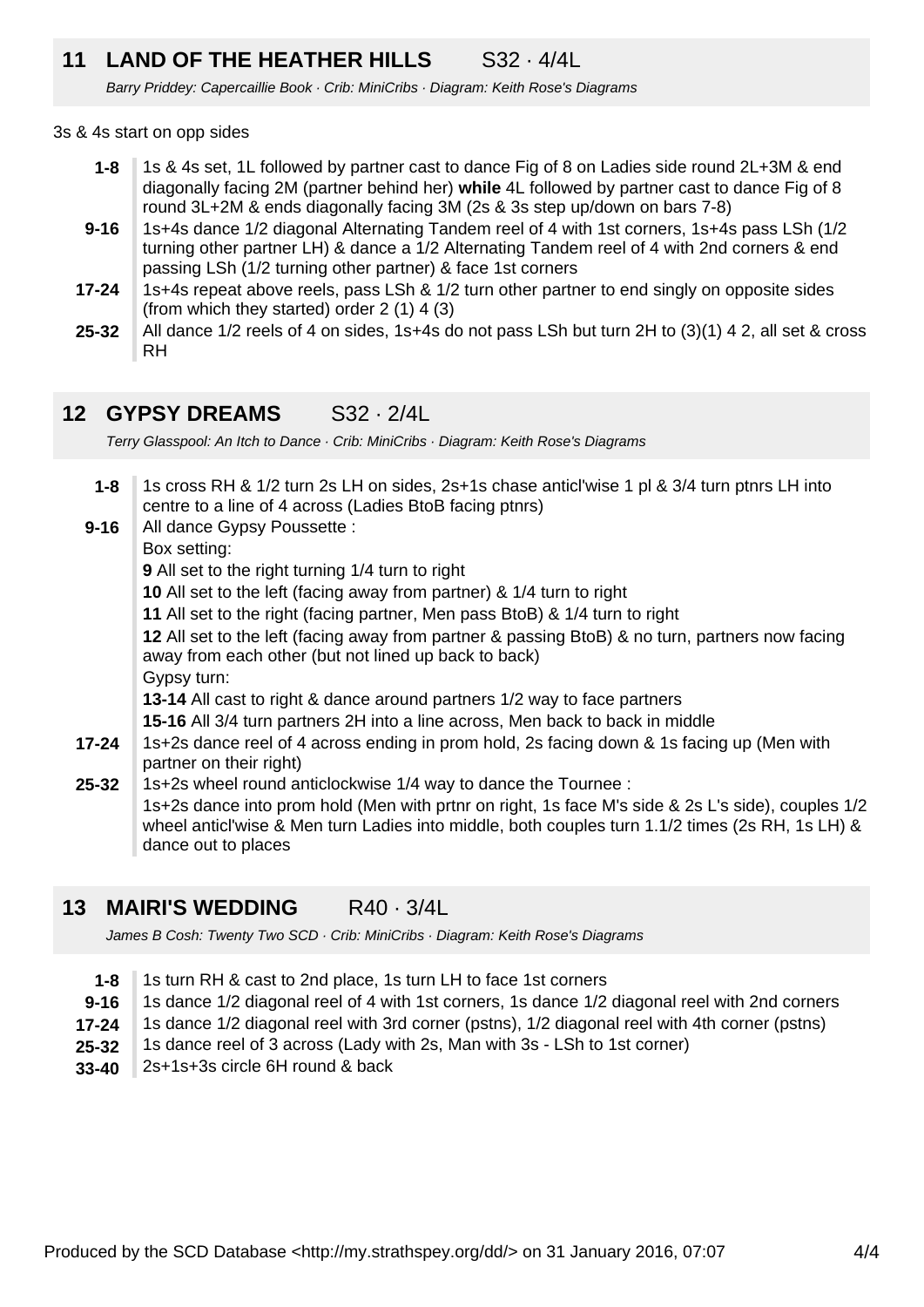## **ZA 2016-02-01 Fish Hoek Love to Dance Class**